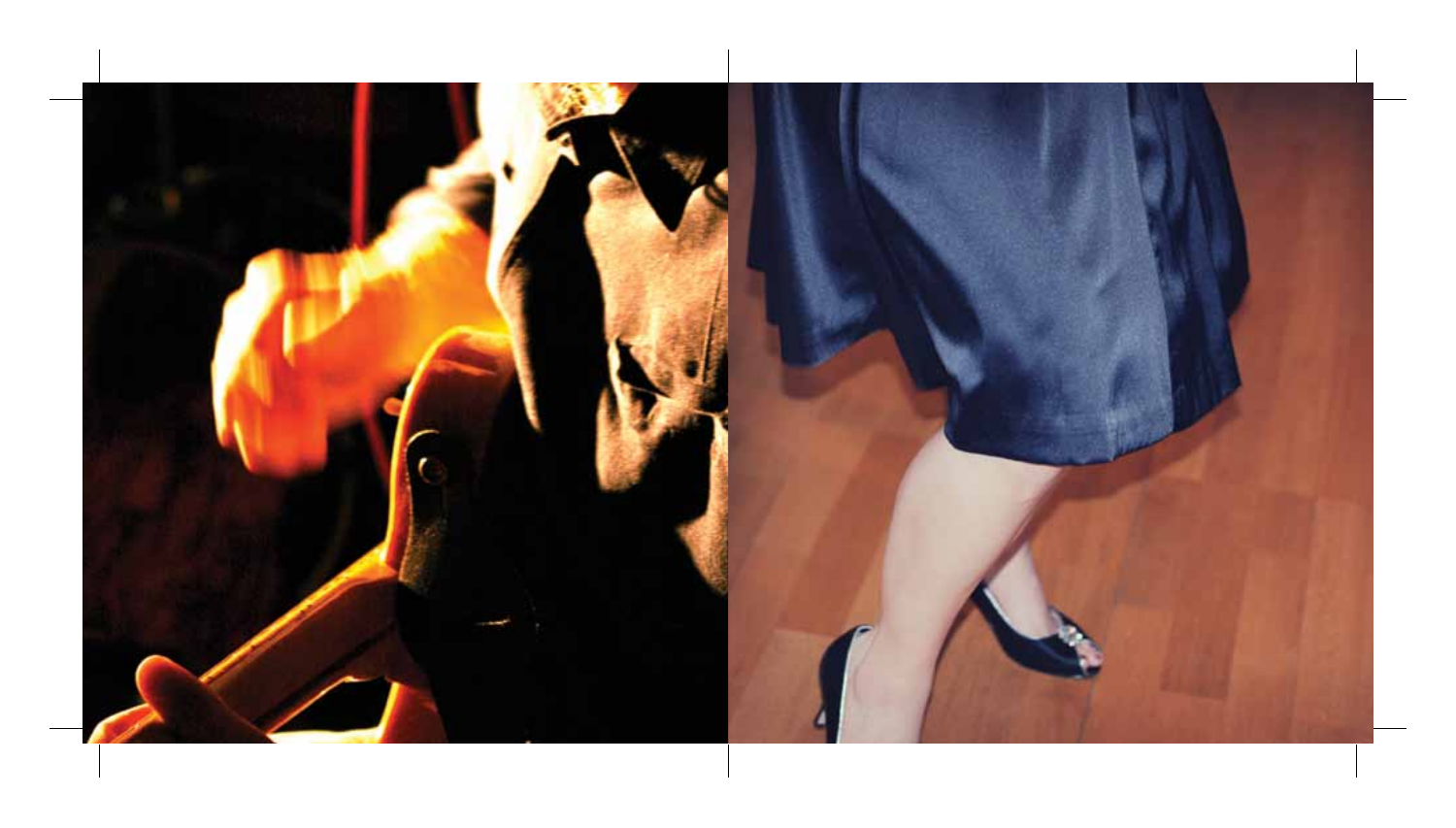# **GABARDINE**

1. Gyppo (4:03) 2. SWEET NOTHIN'S (3:28) 3. celina (3:12) 4. W ISHFU L THIN KIN G (4:32) 5. SUEBOO (3:12) 6. AS GOOD BELONGS T O M E (3:48) 7. SWIN GING W ITH A GOOD GU Y (4:01) 8. **FADING LOVE** (4:16) 9. TH E MERENGU E (3:17) 10. I AIN'T GOT NO HOME (4:07) 11. V-8 BL U E S (4:06) 12. **RED ROCKING CHAIR** (3:50)

Gyppo *Creighton Lindsay, Fly Creek Music, BMI*

I'm just a new boy in your little town, where I come from they don't want me around. I want to do right and be your friend, but daddy says you'll leave me in the end.

Creighton Lindsay Guitar, Vocal

Bill Foss Bass

Gary Nolde Drums Dan Scollard Congas

If you chase me I will fly, or turn around and meet you eye to eye. You might win or you might lose. No way to know, you just have to choose.

Won't do no good to sit and cry. Some things in life you can't deny. I'll be a gyppo 'til I die.

Half a world away where I come from, they round us up and make us follow the sun. You can only move west so very long, and you end up where the sun comes from.

When this world starts spinning down, we'll still be searching for the perfect town. Most folks reap what they never sow. Most folks grab what they'll never own.

You can have my story for a song. My daddy never did nothing wrong, but he'll be a gyppo when he's gone. Will Sandalls Cabasa

#### gary nolde

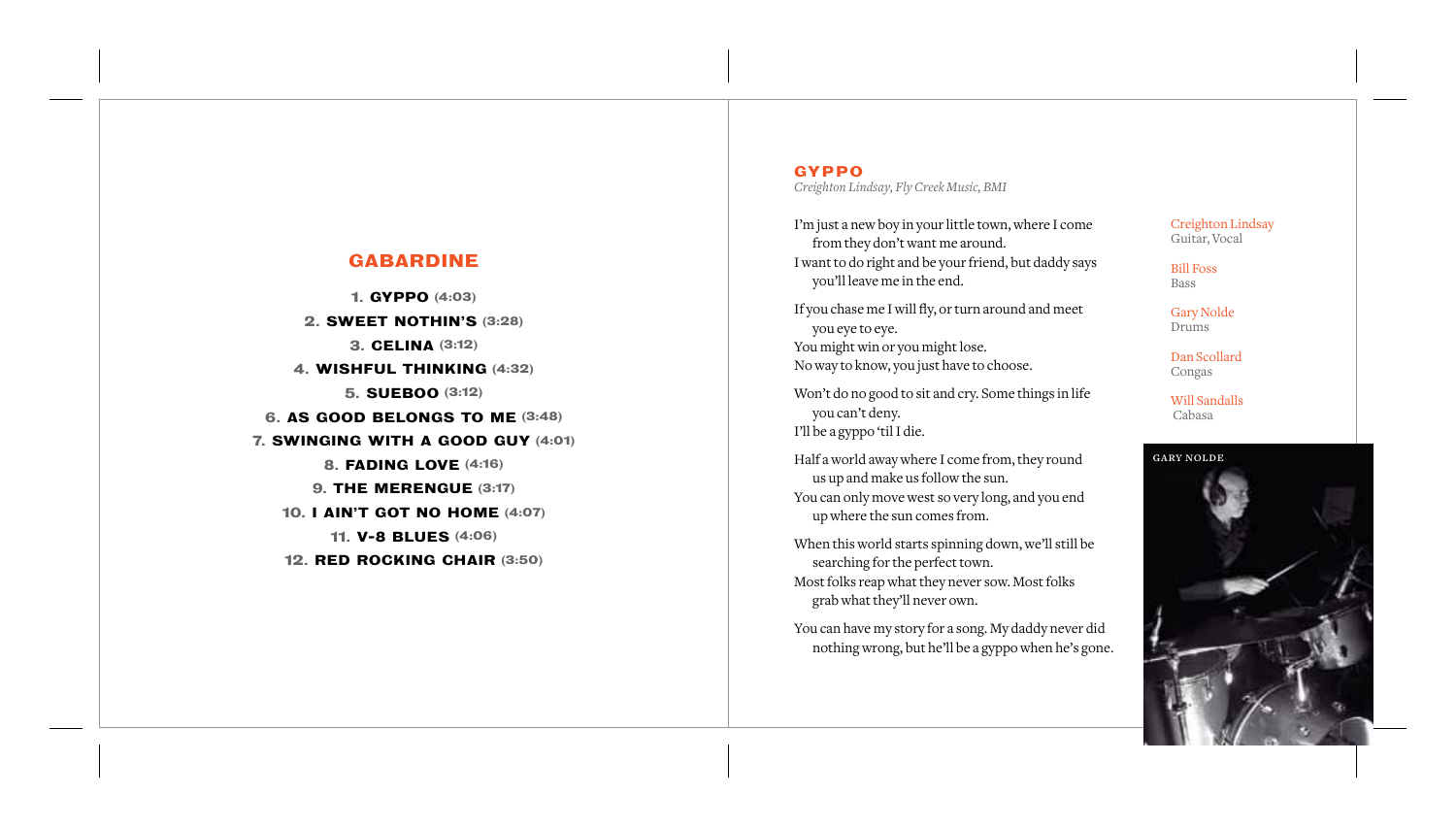#### sweet nothin's *Ronnie Self, Universal Music Publishing Limited*

My baby whispers in my ear—sweet nothin's. The words I like to hear—sweet nothin's. Words she wouldn't tell nobody else, Secrets, baby, I keep them to myself. Sweet nothin's.

We walk along hand in hand—sweet nothin's. We both understand—sweet nothin's. Sitting in class trying to read my book. My baby gives me that special look. Sweet nothin's.

Sitting on the front porch—sweet nothin's. "Do I love you? Of course!"—sweet nothin's. Mama turns on the front porch light: "Come on in darlin'—that's enough for tonight." Sweet nothin's.

Creighton Lindsay Mandolin, Guitar, Vocal

Bill Foss Bass

Oscar Vildasola Drums

Leigh Ann Starcevich Background Vocal

# celina

*Creighton Lindsay, Fly Creek Music, BMI*

You don't owe me anything, baby. Take your things and walk away.

You don't owe me anything, baby. You can walk away. You told me once in love and war that everything is fair play.

Guitar, Vocal Bill Foss Bass

Creighton Lindsay

Oscar Vildasola Drums

Kenny Lindsey

Celina, pretty Celina, we're breaking even, you and I. Oh Celina, we're breaking even, you and I. And with the last parting glance, we break the bonds that tie.

It's quiet, quiet this evening, underneath our old streetlight.

Peace and quiet, so quiet this evening, beneath the streetlight.

When you get to where you're going, won't you pick up your pen and write?

Piano, Organ Will Sandalls Tambourine

bill foss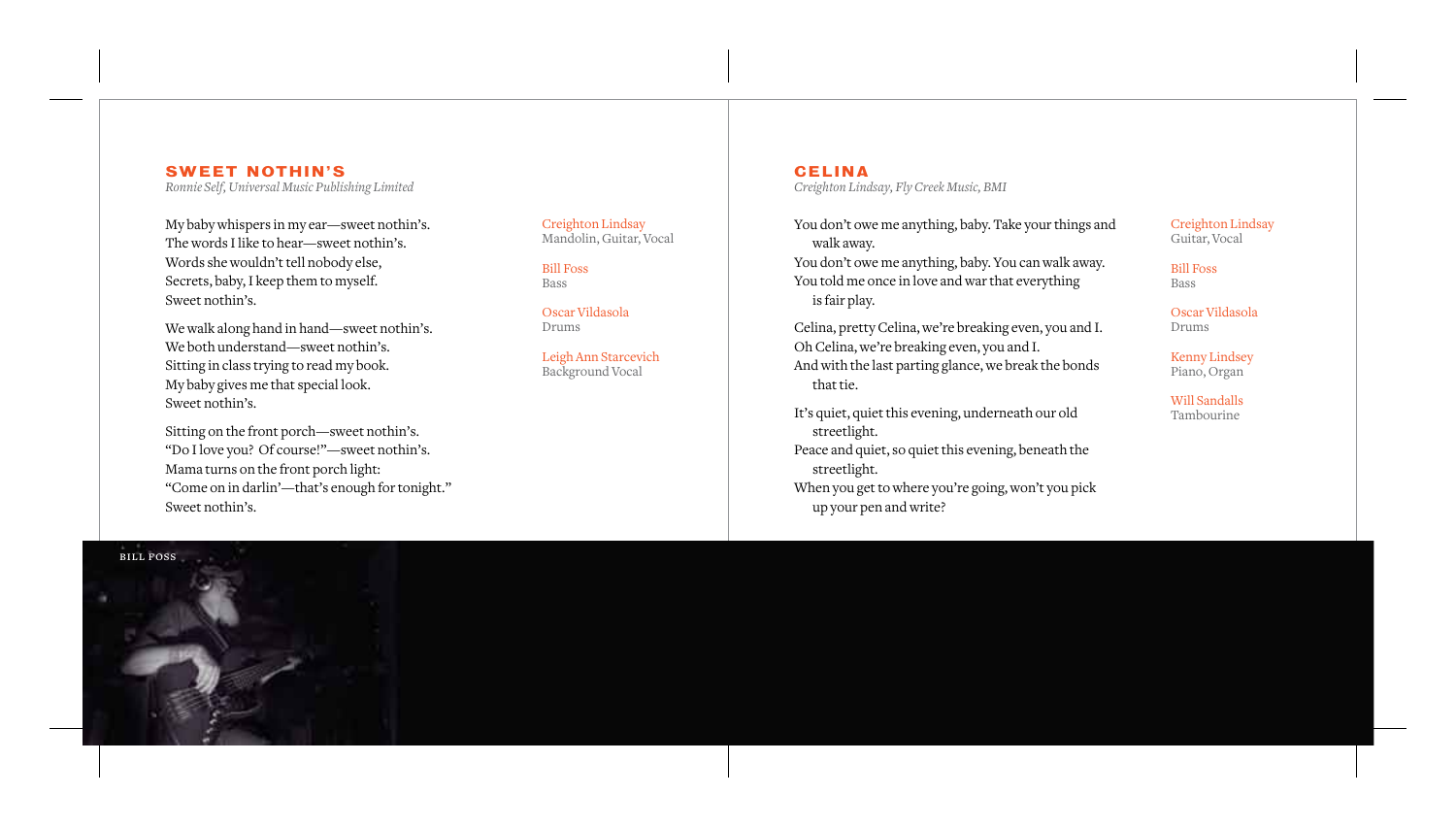# wishful thinking

**Creighton Lindsay, Fly Creek Music, BMI** DAVE PLAEHN

Listen here, babe, now get it in your bean-- I don't care nothing about the cost of gasoline. I got more money than Daddy Roebuck. Wishful thinking—I can't get enough.

I'll take one of this and two of that. I'll take a fifteen-hundred dollar Stetson hat, An S.U.V. and a pickup truck. Wishful thinking—I can't get enough.

Let's go to Vegas and bet for sport. We don't even have to leave the God damned airport. I don't know why everyone's crying, "tough." Wishful thinking—I can't get enough.

Go back to the room and turn on the bed. They got fifteen speeds, we can mess up our heads. Call room service—they come right to the door. Wishful thinking—let's wish for more of it. I'm not above it. When I'm on a roll, bless my soul, I'm everybody's jelly roll.

Some guy told me the sea's going to rise. Name me one polar bear you know is going to die. As long as my beach house stays real dry— Wishful thinking—here's mud in your eye.



Creighton Lindsay Guitar, Vocals

Bill Foss Bass, Background Vocal

Gary Nolde Drums, Background Vocal

Dave Plaehn Harmonica, Background Vocal

Sam Rodgers Background Vocal

#### **SUEBOO** *Creighton Lindsay, Fly Creek Music, BMI*

I went down to the circus on Saturday night. I had a dollar in my pocket and my head screwed right. I saw my little Sueboo—she was working the crowd. She had the men down on their knees and they were begging out loud—

Sueboo, oooo, Sueboo. She's a real snake-charmer, she's a total disarmer, Sueboo.

She shimmies and she shakes. She's got legs long as a mile.

She crawls on her belly like her own reptile. They tie themselves in knots, then they slip

themselves free.

You want to be there to see the finale.

Sueboo, oooo, Sueboo. She's a real snake-charmer, she's a total disarmer, Sueboo.

She picked my pocket, and she picked my fruit. She took me on a ride like a loop-de-loop. What was I thinking when I asked her to dance? She put my head in gyration and my feet in a trance.

Sueboo, oooo, Sueboo. She's a real snake-charmer, she's a total disarmer, Sueboo.

Sueboo! Where are you?

#### Creighton Lindsay Mandocello, Guitar, Vocal

#### Bill Foss Bass

Gary Nolde Drums

#### Rob Birdwell Horns

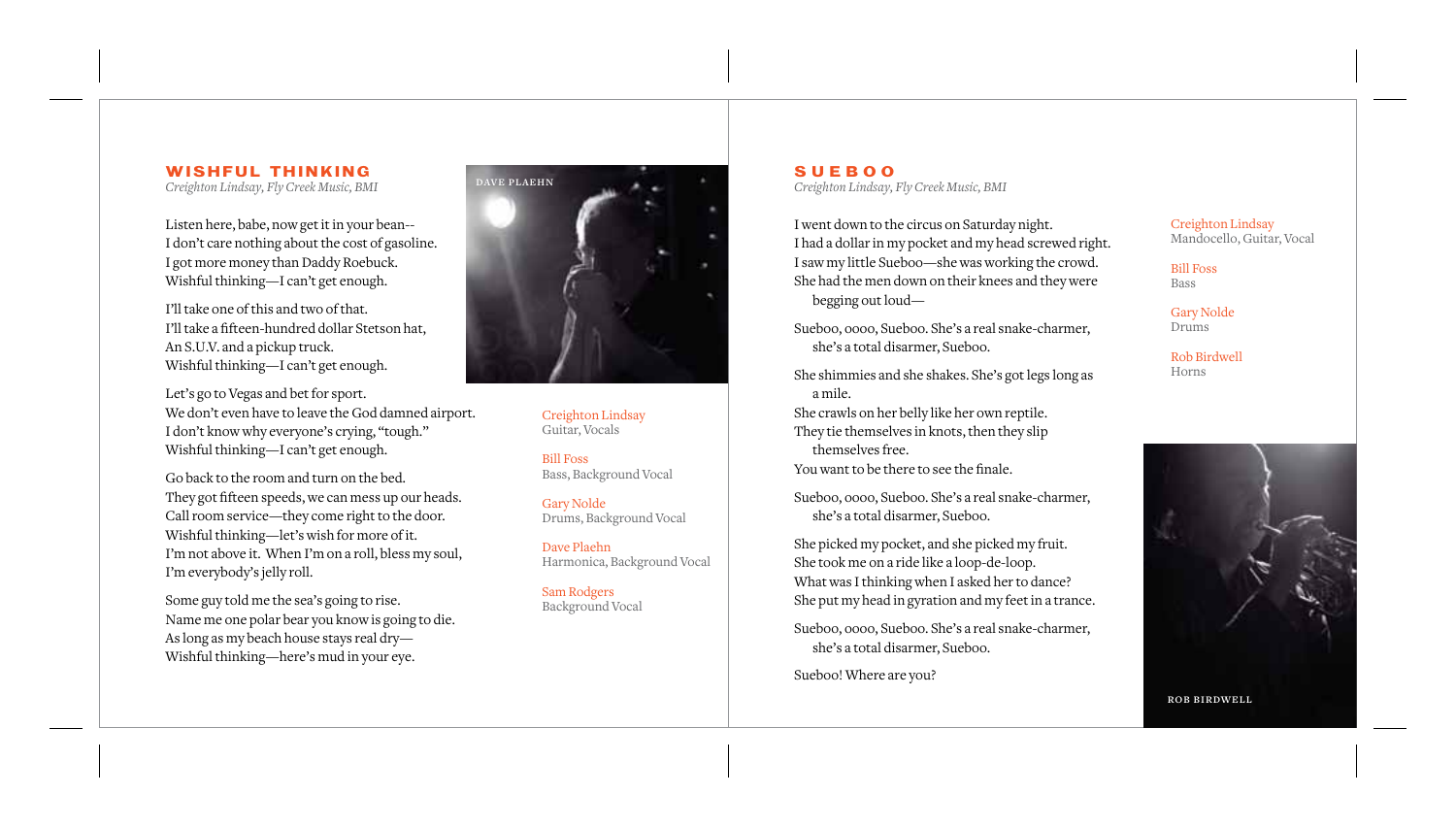# As Good Belongs to me

*Creighton Lindsay, Fly Creek Music, BMI*

Storms on the ocean, wind in the tree, Gives me a notion to lift a weight off me. I hear your voice calling from the stars and the moon. It keeps me from falling and not a moment too soon.

You were my first love. You'll be my last. Others had cursed love. Ours was blessed and vast. Then you had a hard time, and you went away. But in the meantime, hear me say –

All the good of your life, as good belongs to me.

The bees give us honey, sweetness and light. You gave your love to me, it got me through the night.

All the good of your life, as good belongs to me. All the good of your life, as good belongs to me.



Creighton Lindsay Guitar, Vocal

Ray Brassfield Bass

Reinhardt Melz Drums

Kenny Lindsey Piano

## Swinging With a Good Guy

*Creighton Lindsay, Fly Creek Music, BMI*

Don't let the two-tones fool you. I'm not a flip-flop guy. Don't let the Zoot Suit cool you, and I can tell you why. Go to any city, in any state. They'll be blocking and spinning And giving good weight.

Creighton Lindsay Guitar, Vocal

Dan Scollard Bass, Percussion

You're swinging with a good guy, dancing with me. Just move it in two-time, skip it on three. Wait and see.

That guy over there, you might want to lose him. He's got cool shoes, but he don't know how to use 'em. Jump, jive, and wail, I'll show you a sign. Air-step and sail, keep your little hand in mine.

You're swinging with a good guy, moving with me. Dancing in two time, skip it on three.

I don't care if you're feeling down, just trust me in the end. When I throw you in the air, baby you won't care if you never come down again.

There's the big Balboa and the Texas Tommy too. The single and the triple. Now you know what to do. I told you you would get it--you're nobody's fool. We're down at the Savoy, and we're making it new.

Swinging with a good guy, dancing with me, rocking in two-time, skip it on three.

Swinging with a good guy, dancing with me, rocking in two-time, skip it on three.

Reinhardt Melz Drums

Kenny Lindsey Organ

Leigh Ann Starcevich Background Vocal

Gary Nolde Background Vocal

Bill Foss Background Vocal

Bob Lawson Background Vocal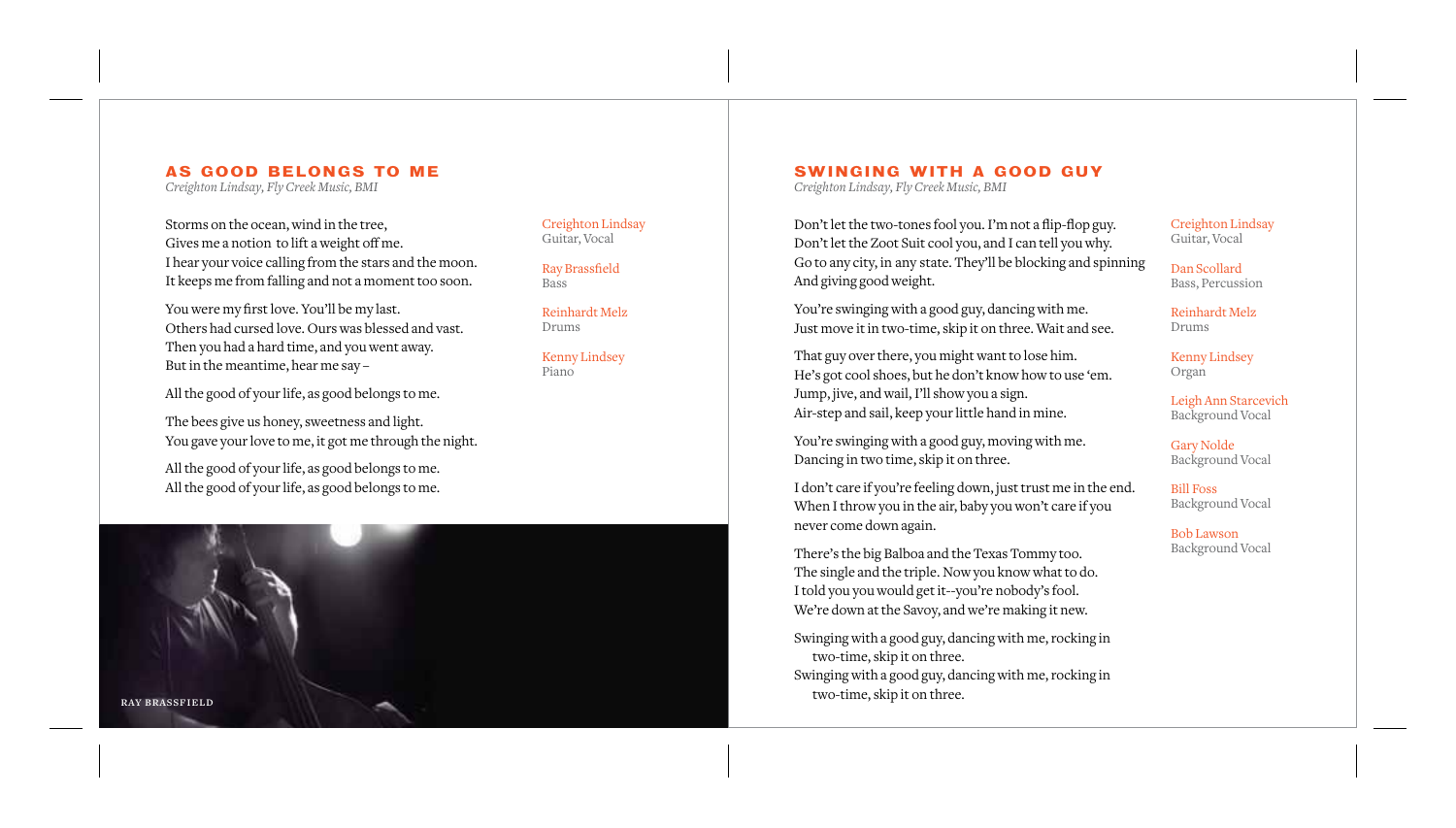#### FADING LO V E *Creighton Lindsay, Fly Creek Music, BMI*

- She's got a baby smiling, little ones sleeping, candle always burning, a job in the evening, but when you're at home the candle seems to burn a little low. The kisses seem hollow, the laughter is shallow. You don't need the seasons to see this field is fallow. And it's time to go, and turn your back on fading love.
- It's that first step taken on the long trip home—you might just stumble or hold your own. Then you turn around to look back to where you came from. But a whisper at the window says, "Boy, you'd better shake it, turn your face to the wind, you know you can take it." And it's time to go, and turn your back on fading love.

It wouldn't be so bad if it hadn't all happened before. This search for love gives you a shove just before it slams the door.

- It wouldn't be so bad, if it hadn't all happened before. This search for love gives you a shove just before it slams the door.
- The taxi meter's running, and so are you. The fare gets taken care of—you've got one due. You step to the curb and watch it all drive away. Then Mama says, "Hi." Papa's still shy. They've been married 30 years, and they never knew why. It's time to go, and turn your back on fading love.

Creighton Lindsay Guitar, Percussion, Vocal

Bill Foss Bass, Percussion

Ben Browne Program

Kenny Lindsey Piano

# THE MEREN<br>Traditional, arranged a<br>Creighton Lindsay<br>Guitar, Mandocello<br>Dan Scollard<br>Bass<br>Reinhardt Melz<br>Percussion<br>Rob Birdwell<br>Horns THE MERENGUE *Traditional, arranged and adapted by Creighton Lindsay*

Creighton Lindsay Guitar, Mandocello

Dan Scollard Bass

Reinhardt Melz Percussion

Rob Birdwell

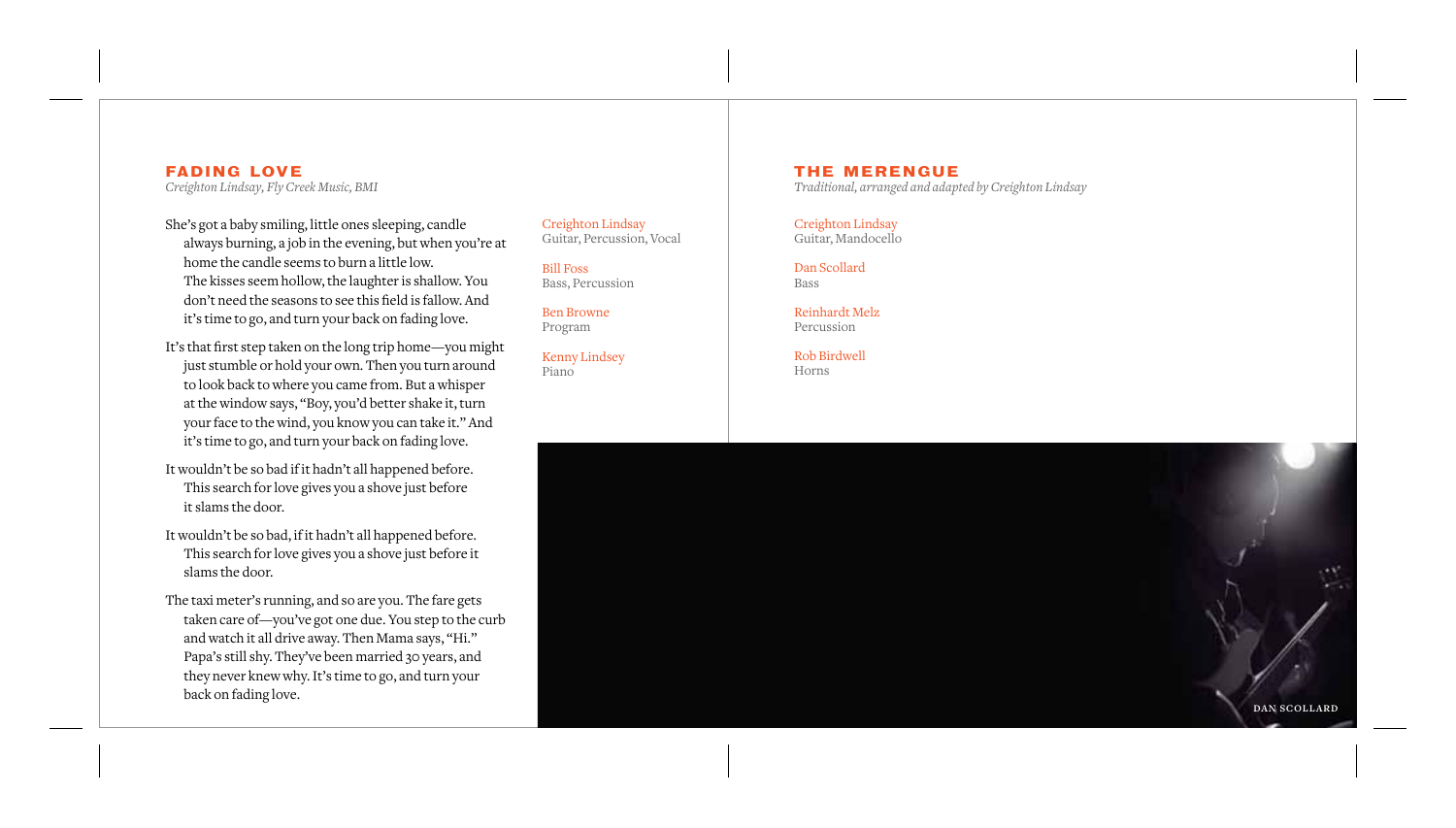# I AIN'T GOT NO HOME

*Woody Guthrie, Woody Guthrie Publications*

I ain't got no home, I'm just a wandering around. I'm just a wandering worker, I go from town to town. The police make it hard for me everywhere I go, And I ain't got no home in this world anymore.

My brothers and my sisters are lost out on the road. It's a hot and dusty road that many a feet have trod. The rich man took my crops and drove me from my door. And I ain't got no home in this world anymore.

I ain't got no home in this world anymore. I ain't got no home in this world anymore.

I was farming on the shares and always was I poor. The crops I did put into the banker's store. My wife up sick and died upon the cabin floor. And I ain't got no home in this world anymore.



Creighton Lindsay Guitar, Vocal

Dan Scollard Bass

Reinhardt Melz Drums

Dave Plaehn Harmonica

## v8 blues

*Baccom, Summey, Wade, Berwick Music Corp.*

I got so tired of coming home late that I went right out and bought a new V8. I got the V8 blues. I got the V8 blues. Shake, rattle, and ramble—I got the V8 blues.

Creighton Lindsay Mandolin, Guitar, Vocal

Kenny Lindsey Trumpet

Bill Foss Bass

Oscar Vildasola Drums

That V8 Ford was my joy and pride, so I took that baby out for a ride. I got the V8 blues. I got the V8 blues. Shake, rattle, and ramble—I got the V8 blues.

I took a little drink to get up my nerve, and I took that baby going round the curve. I got the V8 blues. I got the V8 blues. Shake, rattle, and ramble—I got the V8 blues.

Going round the curve going lickety-split, I met another fellow, man how we hit. I got the V8 blues. I got the V8 blues. Shake, rattle, and ramble—I got the V8 blues.

Man oh man it was an awful wreck. I rolled about a mile and nearly busted my neck. I got the V8 blues. I got the V8 blues. Shake, rattle, and ramble—I got the V8 blues.

Listen here people, now get it in your bean. You can't mix liquor and gasoline. I got the V8 blues. I got the V8 blues. Shake, rattle, and ramble—I got the V8 blues